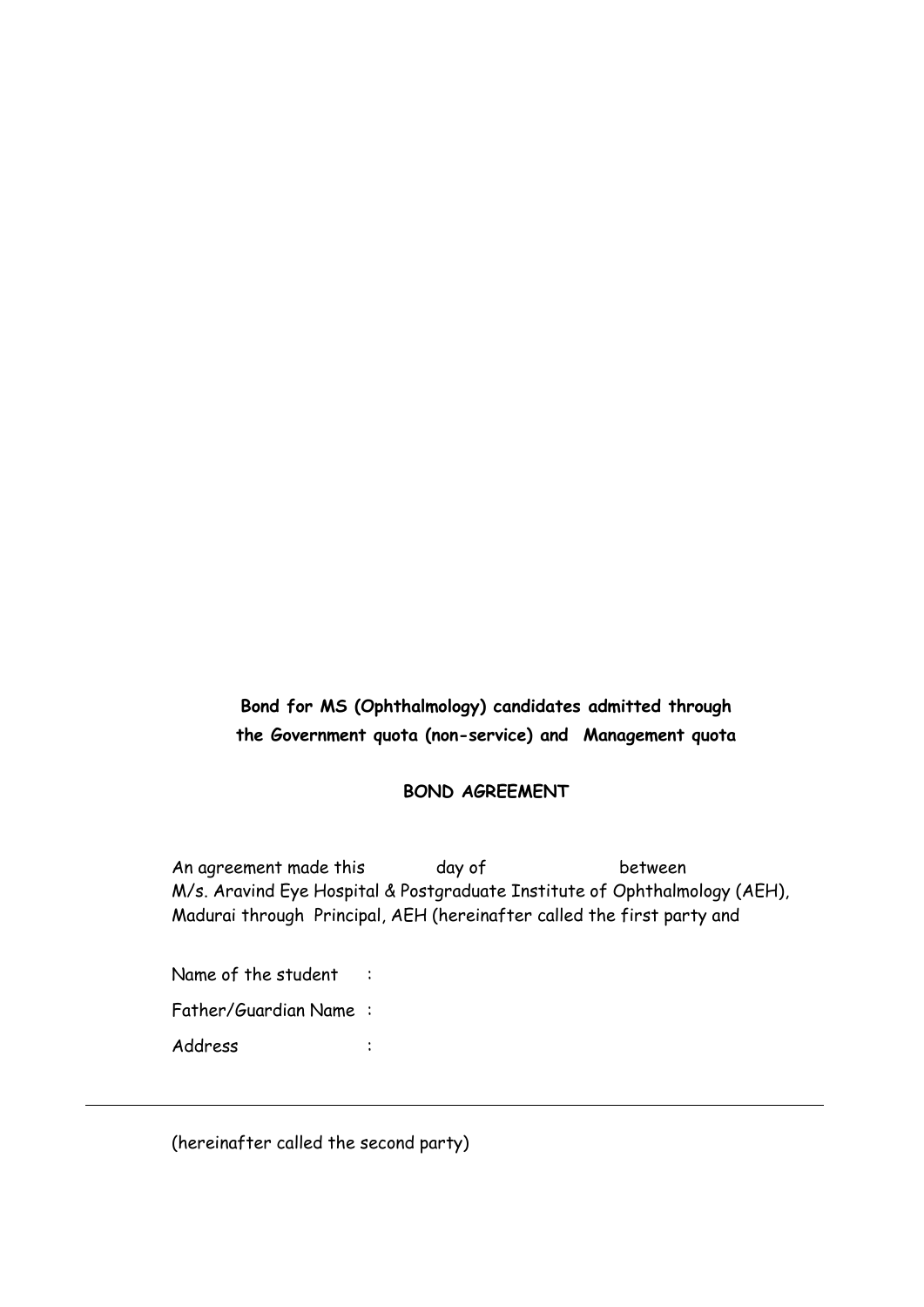## WHEREBY IT IS AGREED AS FOLLOWS:-

2. WHEREAS the first party has agreed to admit the first person of the second party (hereinafter called as student) in the PG course MS (Ophthalmology) in their Institution with the belief that the student would wholeheartedly participate in the mission of AEH which is to reduce needless blindness. The student herewith agrees that he/she has fully read the prospectus before the counseling process and agrees to abide by the rules and regulations of AEH, including the service obligation following the postgraduate course. AEH is a nonprofit organization and imparts treatment for patients afflicted with eye disorders, irrespective of their capacity to pay. More than 50% of the patients undergoing surgery at AEH get treatment either free or at a heavily subsidized cost. An important requisite to achieve this noble goal is the availability of well-trained Ophthalmologists. Towards achieving this goal, AEH is imparting this training programme to the student, with the understanding that immediately after successful completion of the course of the study, the student shall serve the patients (both the paying and the non-paying patients) attending outreach eye camps and any of the branch of Aravind Eye Hospital for a period of two years, where he/she is posted as required by the management of Aravind Eye hospital and contribute to the noble mission to reduce needless blindness in the country. Any further training or studies should be undertaken only after fulfilling the service period of two years or paying the compensation as agreed upon. During the course of study, the student will be paid the stipend fixed by the Government of Tamil Nadu and the student will pay the prescribed fees to AEH, as fixed by the appropriate fee fixing committee for self-financing institutions constituted by the Government of Tamil Nadu. In addition, AEH incurs a substantial additional cost towards all aspects of training of the student, including the maintenance of world class faculty, hosting visiting international faculty, buildings, clinical and operation theatre infrastructure, provision of surgical and medical equipment's, with the sole understanding that the student will discharge this duty to the community and serve Aravind Eye Hospital for a period of two years. In these two years of service as a medical officer after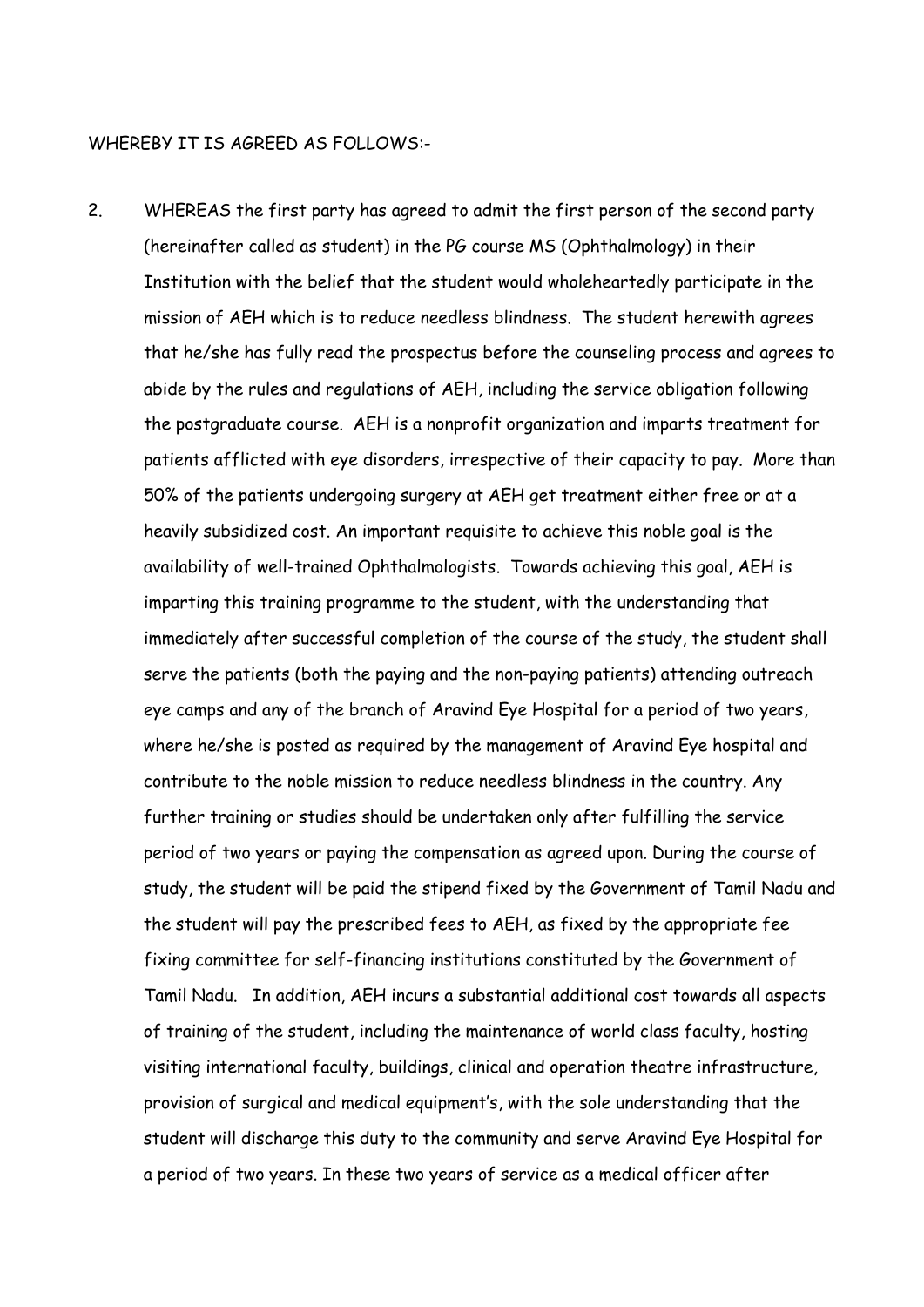successful completion of the postgraduate course, the student will be paid a salary of Rs.75,000/-p.m. for the first year and Rs.90,000/- p.m. for the second year.

In the event that the student discontinues the study during the course of the study period the student and sureties shall forthwith pay to AEH on demand, a total amount of Rs.**40 lakhs (Rupees forty lakhs only) and the stipend amount received till then**  with interest at 15% towards failure to fulfill the obligation as compensation and damages for the willful default and breach of agreement and for the expenses met out and other facilities provided by AEH. In the event that the student fails to serve AEH for a period of **two years after the completion of the postgraduate course,**  the student and sureties shall forthwith pay to AEH on demand, a total amount **of Rs.40 lakhs (Rupees forty lakhs only)** and the salary received till then, with interest at 15% towards failure to fulfill the obligation as compensation and damages for the willful default and breach of agreement and for the expenses met out and other facilities provided by AEH. This compensation amount will be exclusively utilized to extend the services of AEH to the poor and the needy patients. Two sureties have to sign this bond along with the student. One surety should be the spouse/parent of the student and another surety should be a permanent Tamil Nadu Government Employee.

Provided further that the student and the sureties do hereby agree that if the student does not honour this bond agreement after affixing his /her signature, it will be construed as professional misconduct and the fact reported to the National Medical Commission or appropriate authorities for further action. The student agrees that till the successful completion of the period of **2 years**' service (after completion of the postgraduate course) to AEH or in the absence of the aforementioned service period, till the payment of Rs.**40 lakhs**, the certificates submitted by the student shall be in the custody of AEH.

The student should follow the rules and regulations of AEH and if found in breach of this obligation, AEH is at liberty to relieve the selected candidate earlier for reasons to their satisfaction and in their sole discretion.